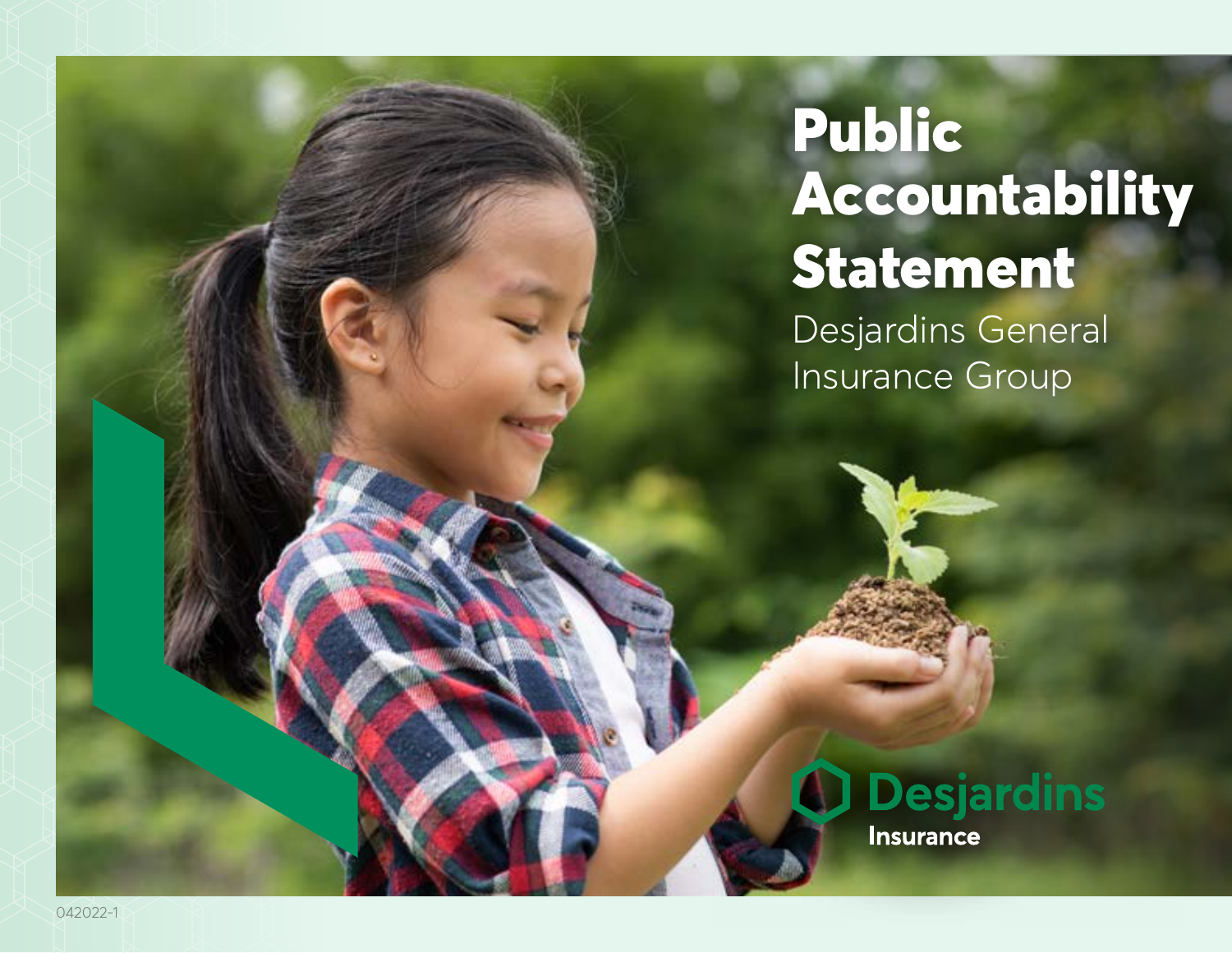This Public Accountability Statement outlines certain aspects of the contributions made to Canada's economy and society by Desjardins General Insurance Group (DGIG) and its property and casualty (P&C) insurance subsidiaries.<sup>1</sup> It satisfies the requirements of the Canadian federal government's Public Accountability Statement regulations pursuant to section 489.1(1) of the Insurance Companies Act.

Please note: DGIG and its subsidiaries are part of the Desjardins Group and our initiatives represent an integral part of the Desjardins Group [Social and Cooperative Responsibility Report.](https://www.desjardins.com/ressources/pdf/d50-rapport-sociale-2021-e.pdf?resVer=1648157215000)

### **Affiliates**

This Public Accountability Statement includes the contributions of Certas Home and Auto Insurance Company and its affiliates listed below – all of which are subsidiaries of DGIG that operate under either the Desjardins Insurance or The Personal brand.

The Personal Insurance Company The Personal General Insurance Inc. Desjardins General Insurance Inc. Certas Direct Insurance Company Certas Home and Auto Insurance Company Desjardins General Insurance Services Inc.









<sup>1</sup> References to "DGIG," "us," "we," and "our" in this Statement refer to Desjardins General Insurance Group and its affiliates listed in the "Affiliates" section.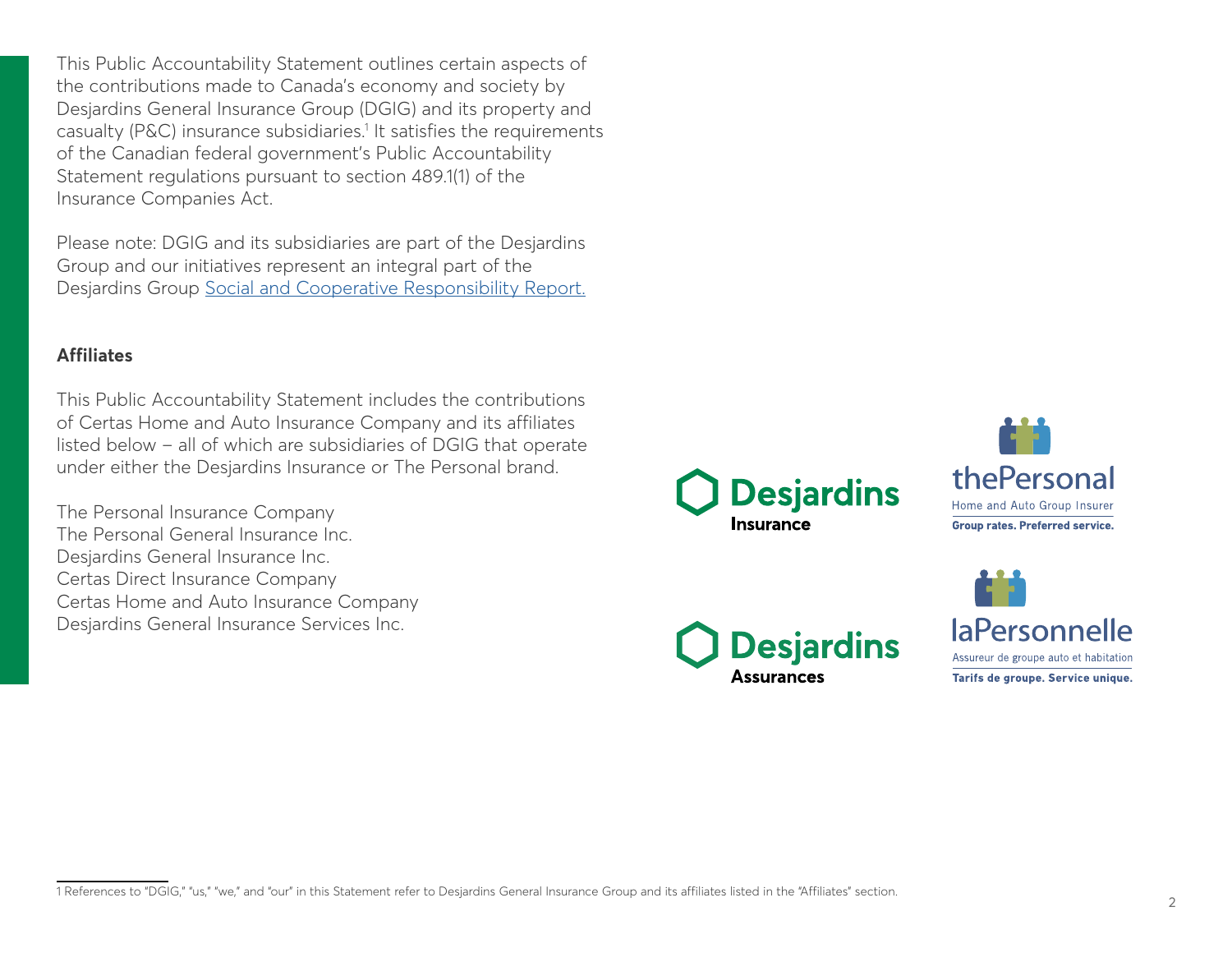# **Table of Contents**

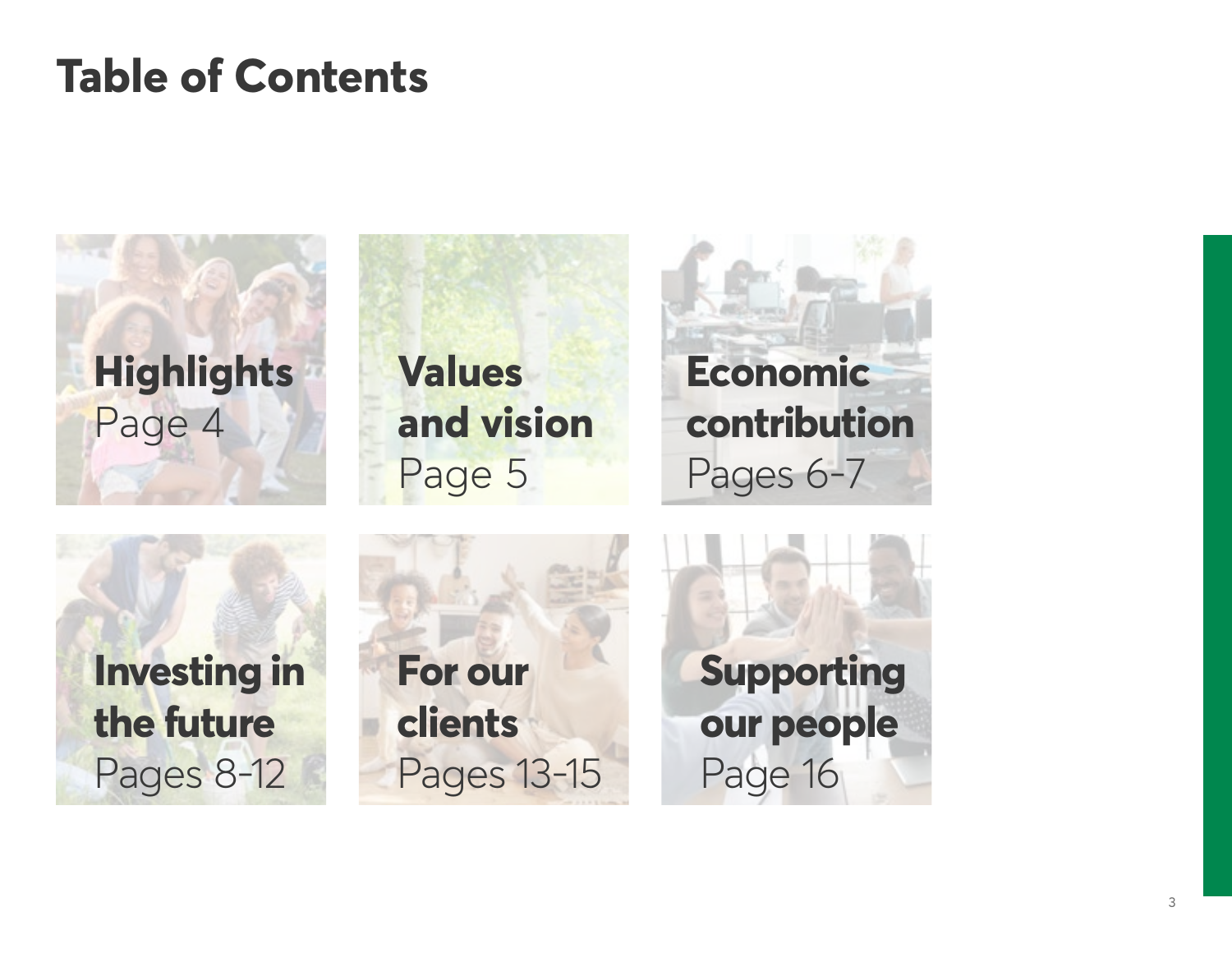# <span id="page-3-0"></span>**Highlights**

- Combined, DGIG's subsidiaries represent the second largest property and casualty insurer in Canada.2
- In 2021, DGIG committed more than \$5,387,000 to donations, sponsorships, philanthropic partnerships and scholarships.
- Together, Desjardins Insurance and Desjardins Agents in Alberta, Ontario and New Brunswick donated more than \$510,000 to Food Banks Canada and 61 other local food banks across the country.
- DGIG's subsidiaries offer discounts on car and home insurance for clients with fuel-efficient, hybrid or electric vehicles and those who live in LEED-certified buildings.
- In 2021, Desjardins Insurance Agents created more than 500 "Better Things Moments" by delivering coffee, flowers, and donations to frontline workers, long-term care facilities and food bank employees.



<sup>2 2021</sup> Desjardins Investor Fact Sheet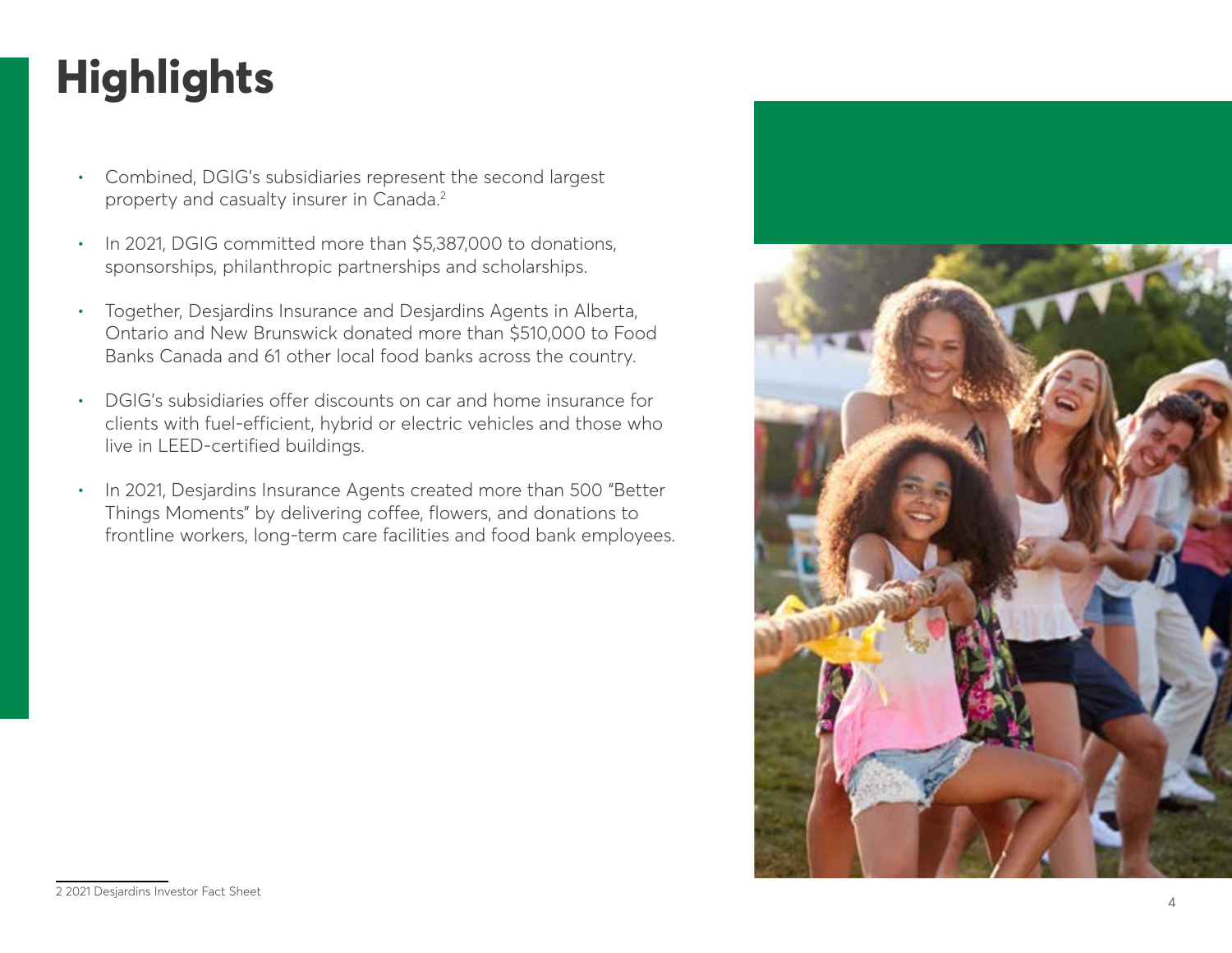# **The DGIG difference**

Founded in 1944, DGIG is a component of Canada's largest financial cooperative – Desjardins Group.

Through its subsidiaries, DGIG offers a line of property and casualty insurance products and complementary services across Canada. We're also a player in the white label market. Our products are distributed through several Customer Contact Centres, through our network of exclusive agents, through P&C insurance agents in the Desjardins caisse network in Quebec and through our websites and smartphone technology.

# **Our values and vision**

At DGIG, we believe it is our duty as a P&C insurer to place sustainable development and social responsibility at the heart of what we do. Inspired by the cooperative values of Desjardins Group, we're committed to contributing to the well-being of people and communities.

DGIG redistributes millions of dollars each year to support our local communities. From promoting road safety to empowering youth through health initiatives or donating funds to disaster victims, we're always working to positively impact the places we live and work.

For a more detailed look at Desjardins Group's cooperative values, please visit [desjardins.com/ca/about-us](http://www.desjardins.com/ca/about-us).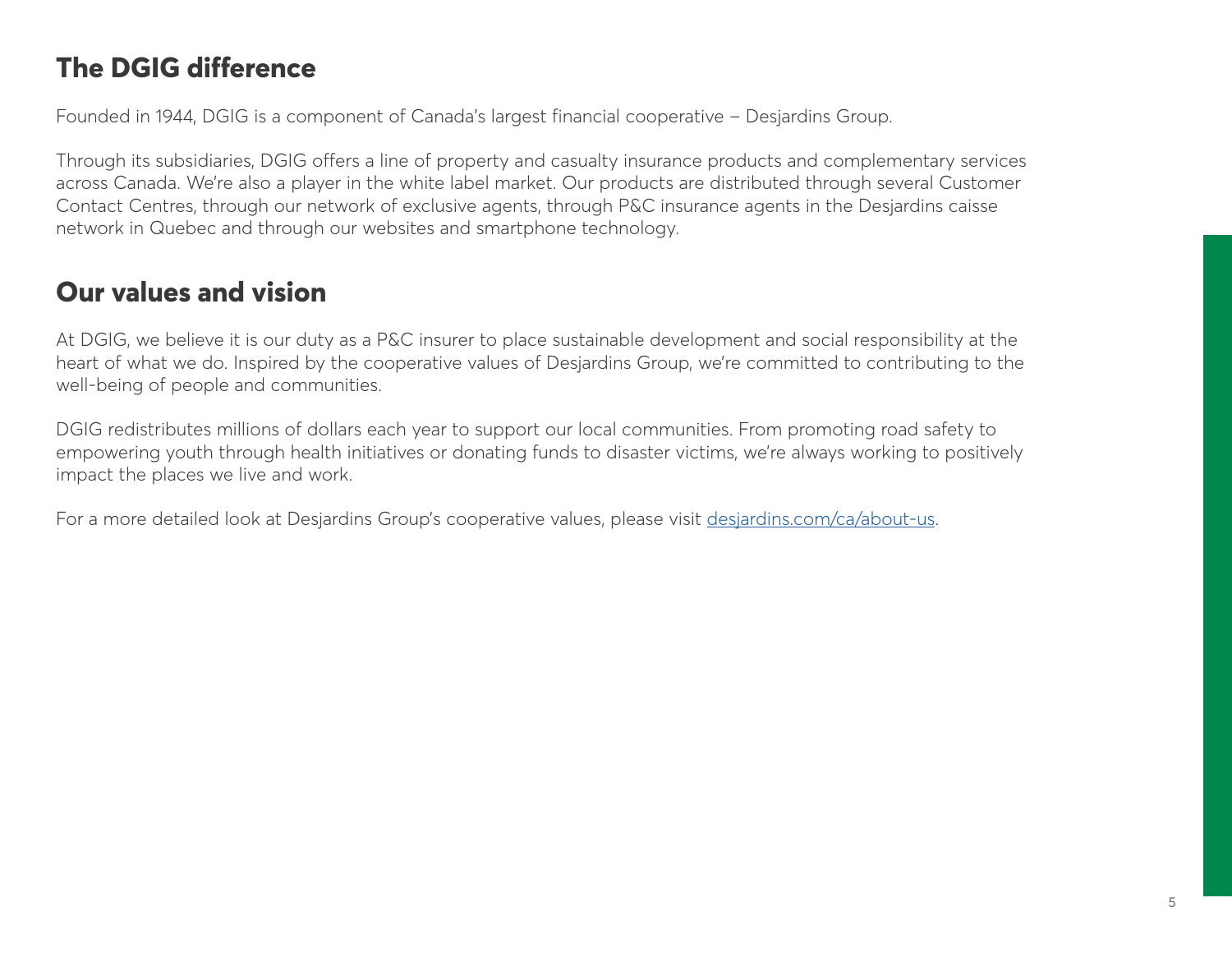# **Our economic contribution**

## **Taxes Paid**

DGIG paid a total of **\$429,687,000** in taxes to all levels of government for the year ending December 31, 2020.3

| In thousands of<br><b>Canadian dollars</b> | <b>Income Taxes</b> | <b>Premium and Fire Taxes</b> | <b>Capital Taxes</b>     | <b>Total Taxes</b> |
|--------------------------------------------|---------------------|-------------------------------|--------------------------|--------------------|
| Newfoundland                               | 85                  | 546                           | $\overline{\phantom{m}}$ | 631                |
| Prince Edward Island                       | 38                  | 202                           |                          | 240                |
| Nova Scotia                                | 469                 | 2,024                         | $\qquad \qquad -$        | 2,493              |
| New Brunswick                              | 967                 | 2,991                         |                          | 3,958              |
| Quebec                                     | 45,969              | 64,165                        | 746                      | 110,880            |
| Ontario                                    | 49,482              | 96,801                        | $\overline{\phantom{a}}$ | 146,283            |
| Manitoba                                   | 73                  | 386                           | $\overline{\phantom{a}}$ | 459                |
| Saskatchewan                               | 19                  | 115                           | $\overline{\phantom{0}}$ | 134                |
| Alberta                                    | 4,546               | 20,393                        | $\qquad \qquad -$        | 24,939             |
| British Columbia                           | 115                 | 562                           | $\overline{a}$           | 677                |
| Yukon                                      | 14                  | 51                            | $\overline{\phantom{0}}$ | 65                 |
| Northwest Territories                      | 17                  | 108                           | $\overline{a}$           | 125                |
| Nunavut                                    | 3                   | 22                            | $\overline{\phantom{0}}$ | 25                 |
| <b>Total Provincial</b><br>and Territorial | 101,797             | 188,366                       | 746                      | 290,909            |
| <b>Total Federal</b>                       | 138,778             |                               |                          | 138,778            |
| <b>Total taxes</b>                         | 240,575             | 188,366                       | 746                      | 429,687            |

For more information about the economic value generated and distributed by Desjardins Group, please consult the [2021 Social and Cooperative Responsibility Report \(page 44\).](https://www.desjardins.com/ressources/pdf/d50-rapport-sociale-2021-e.pdf?resVer=1648157215000)

<sup>3</sup> Figures reflect information available as of June 18, 2021.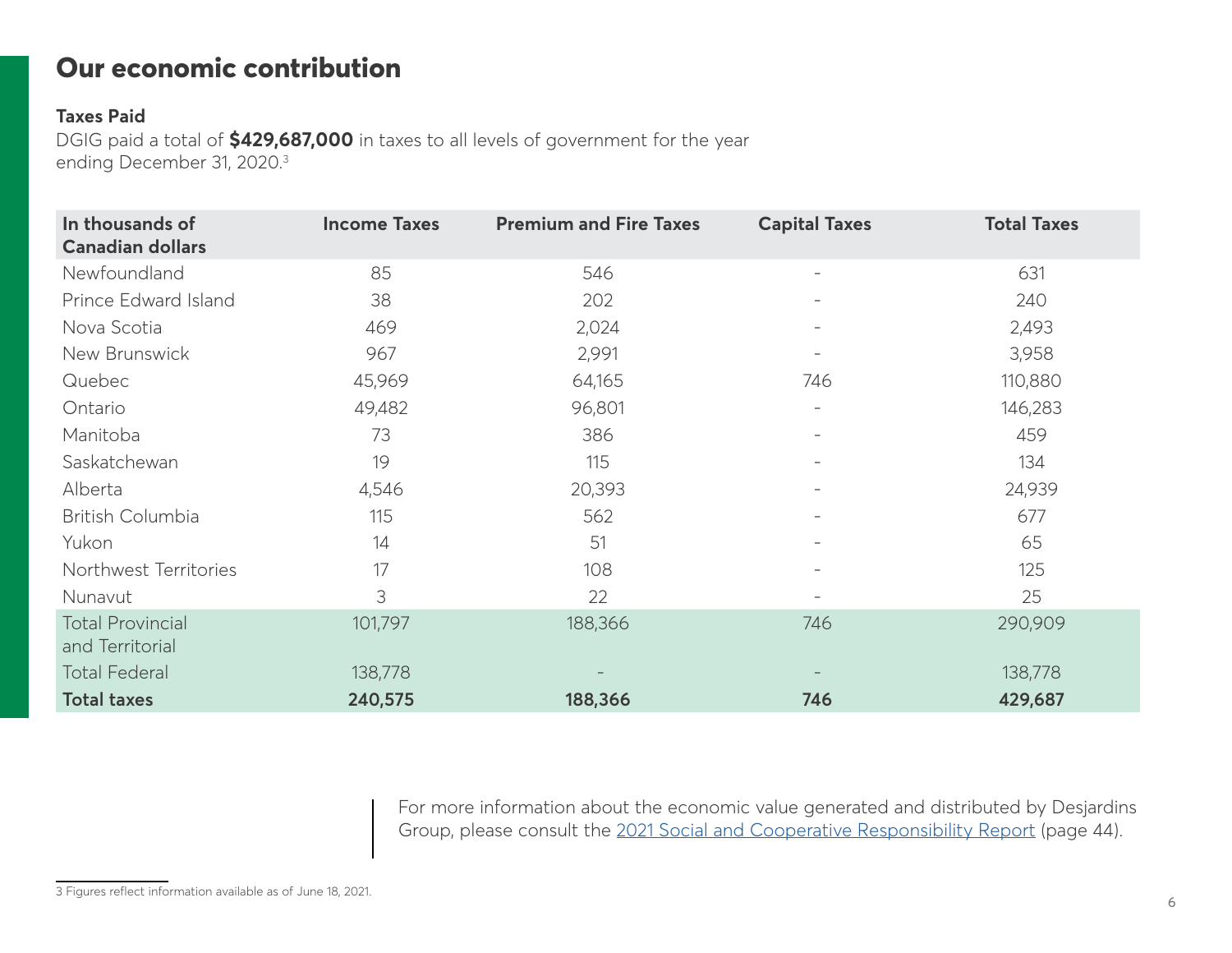

## **Employees**

DGIG employs more than 7,000 people across Canada. The table below outlines the total number of DGIG and its subsidiaries' part-time and full-time employees as of December 31, 2021:

| <b>Provinces</b> | <b>Full Time</b> | <b>Part Time</b> | <b>Total</b> |
|------------------|------------------|------------------|--------------|
| Nova Scotia      | 3                | $- -$            | 3            |
| New Brunswick    | 10               | $- -$            | 10           |
| Quebec           | 3,237            | 115              | 3,352        |
| Ontario          | 3,415            | 63               | 3,478        |
| Manitoba         |                  | $ -$             |              |
| Alberta          | 200              | 3                | 203          |
| <b>Total</b>     | 6,866            | 181              | 7,047        |

DGIG employs more than **7,000** people across Canada.

We also work with more than **2,200** exclusive insurance agents through **468** agencies.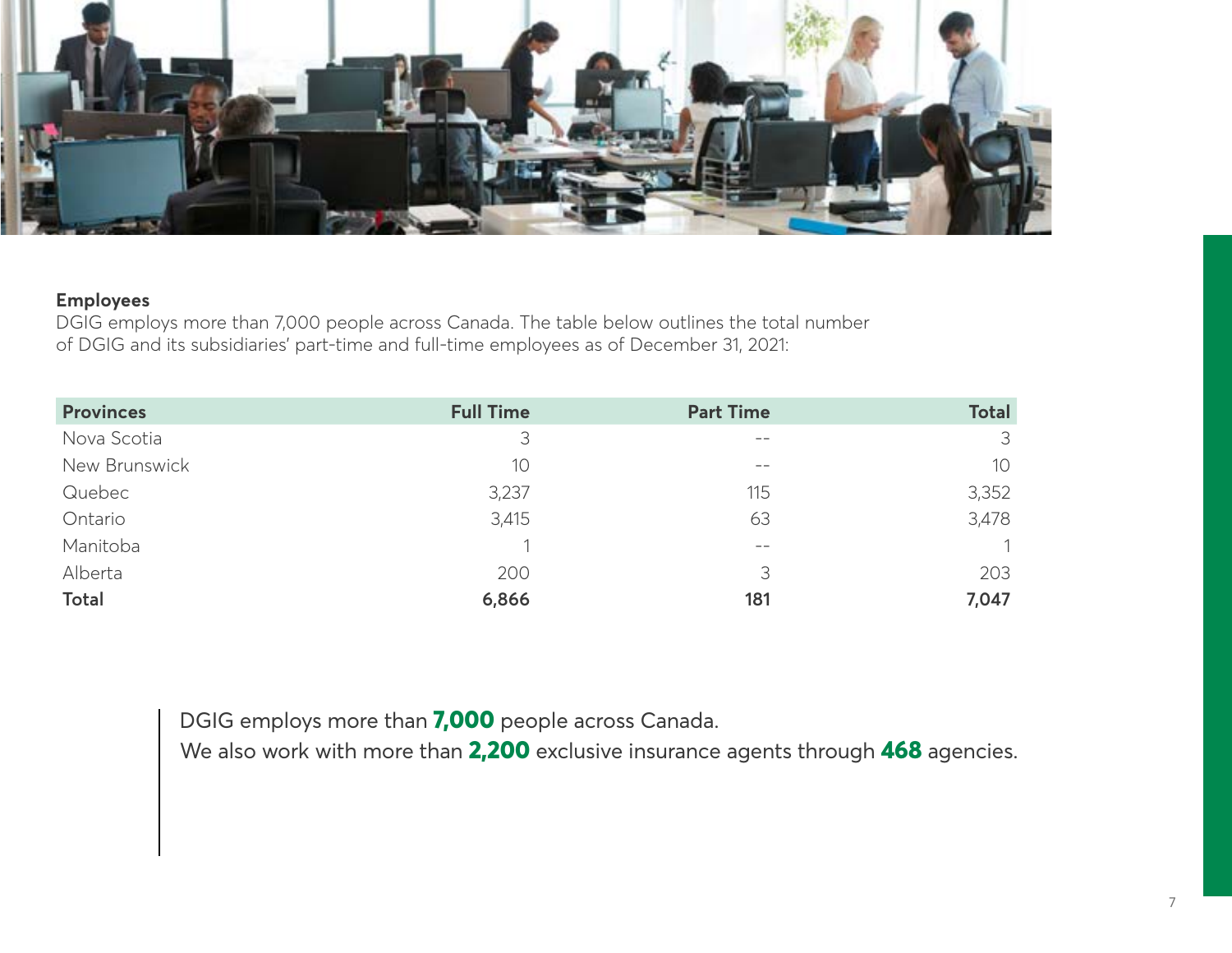# **Investing in a better future for everyone**

As a key promoter of socio-economic development, DGIG aims to support transformational community projects, create good jobs, foster innovative ideas, promote environmentally-conscious choices and help businesses grow.

# Our commitment to our communities4

In 2021, Desjardins Group committed \$110 million in donations, sponsorships, philanthropic partnerships and scholarships - \$5,387,040 of which was contributed directly by DGIG.

## **Donations**

DGIG donated a total of \$1,890,986 in 2021 – including \$649,800 to the Canadian Red Cross, \$75,000 to arrive alive DRIVE SOBER®, \$260,000 to the Traffic Injury Research Foundation, and more than \$31,000 to the Desjardins Assistance Fund.

# The Canadian Red Cross

At DGIG, we believe it's important to provide financial support to communities recovering from accidents or natural disasters which is why we contributed more than \$649,000 to the Red Cross last year alone.

# arrive alive DRIVE SOBER®

In 2021, DGIG donated \$75,000 to arrive alive DRIVE SOBER® to contribute to their aim to end impaired driving.



# Traffic Injury Research Fund

In addition to supporting the Traffic Injury Research Fund by raising awareness about road-safety research, DGIG also provides funding to the organization each year to aid in their efforts to reduce the number of accident-related injuries and fatalities on our roadways.

# The Desjardins Assistance Fund

DGIG created the Desjardins Assistance Fund to support our policyholders and Desjardins Group members in Quebec who are affected by disasters not covered by their insurance. In 2021, we provided a total of more than \$31,000 to members and clients through this program.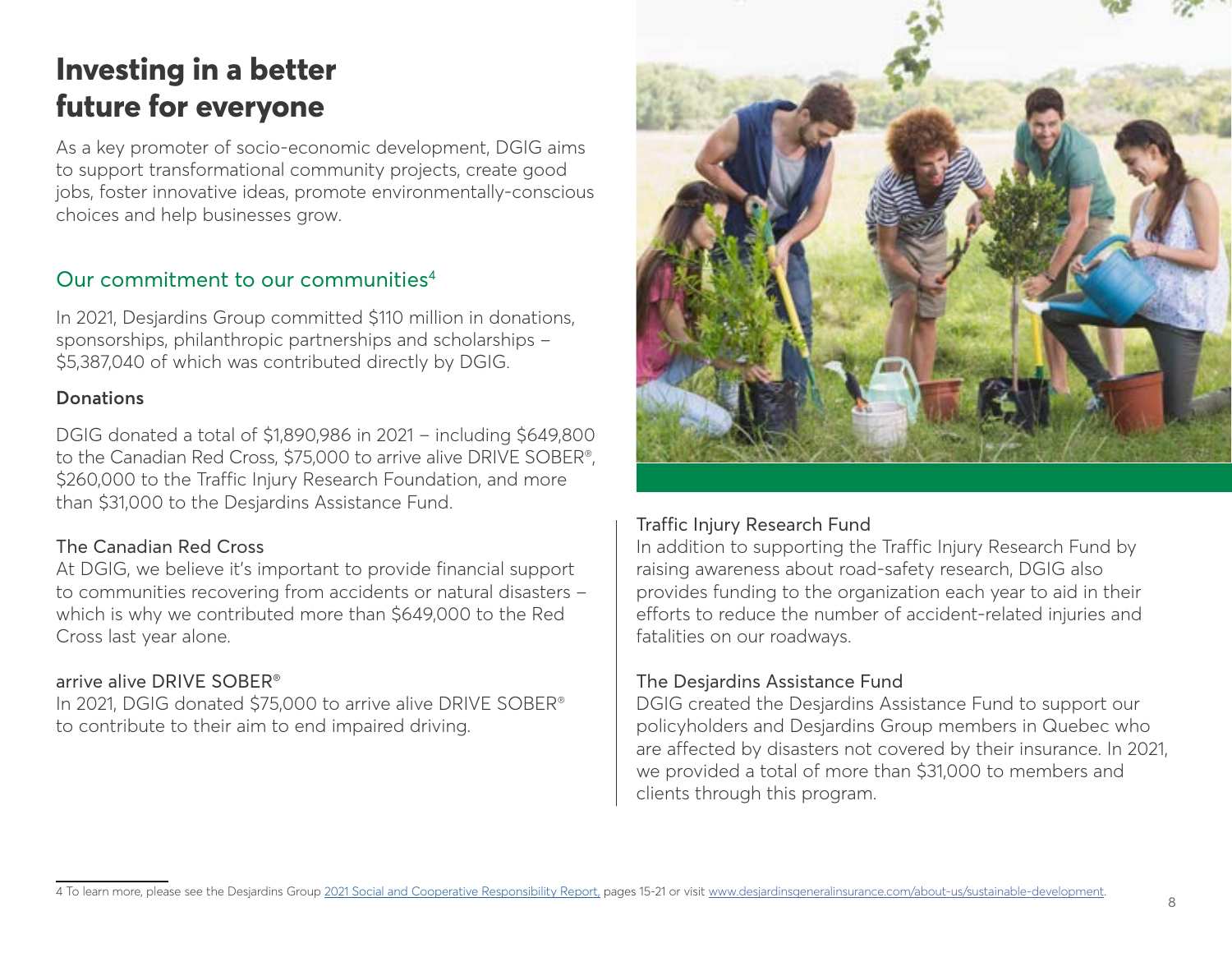# **Philanthropic efforts**

## Operation Red Nose

We believe it's important to create positive change in our communities. That's why DGIG is proud to be the lead sponsor of Quebec's Operation Red Nose – an annual holiday-themed initiative designed to help reduce drinking and driving and support organizations dedicated to youth issues. As the campaign's official insurer, we provide insurance coverage for all of the initiatives' facilities, equipment and vehicles.

# The Desjardins Foundation

Each year, the Desjardins Foundation awards scholarships, gives grants to support special projects that benefit young people, provides direct assistance to young people through partner organizations and helps parents access the tools they need to support their children throughout their school careers. To date, Desjardins Foundation has helped more than 398,000 young people stay in school and succeed academically - up almost 24% from the year before. Close to \$4.6 million was also awarded to support students, bringing the total to \$36.5 million since the Foundation was created over five decades ago.

# The GoodSpark Fund

Desjardins Group also operates this community development fund dedicated to investing in initiatives that align with their socio-economic mission to support entrepreneurship, education, social responsibility, sustainable development and community involvement. As of December 31, 2021, The GoodSpark Fund had committed a total of \$147 million to support 652 initiatives benefiting members, communities and regions. The Fund will invest a total of \$250 million by 2024.

# Together For Our Youth program

Along with our members and clients, Desjardins Group also supports young people through programs, donations and sponsorships. In 2021, Desjardins Group increased its total budget to support youth to nearly \$80 million.

## Education as accident prevention

Through our long-standing partnerships with Parachute and the Traffic Injury Research Foundation, DGIG helps educate Canadians about the dangers of distracted and impaired driving, new vehicle safety technologies, and more. We also support road safety initiatives, like Parachute's National Teen Driver Safety Week, to help reduce the number of collisions and prevent the number of injuries and deaths on our roadways. Plus, we partner with Operation Red Nose and arrive alive DRIVE SOBER®, both of which aim to end impaired driving.

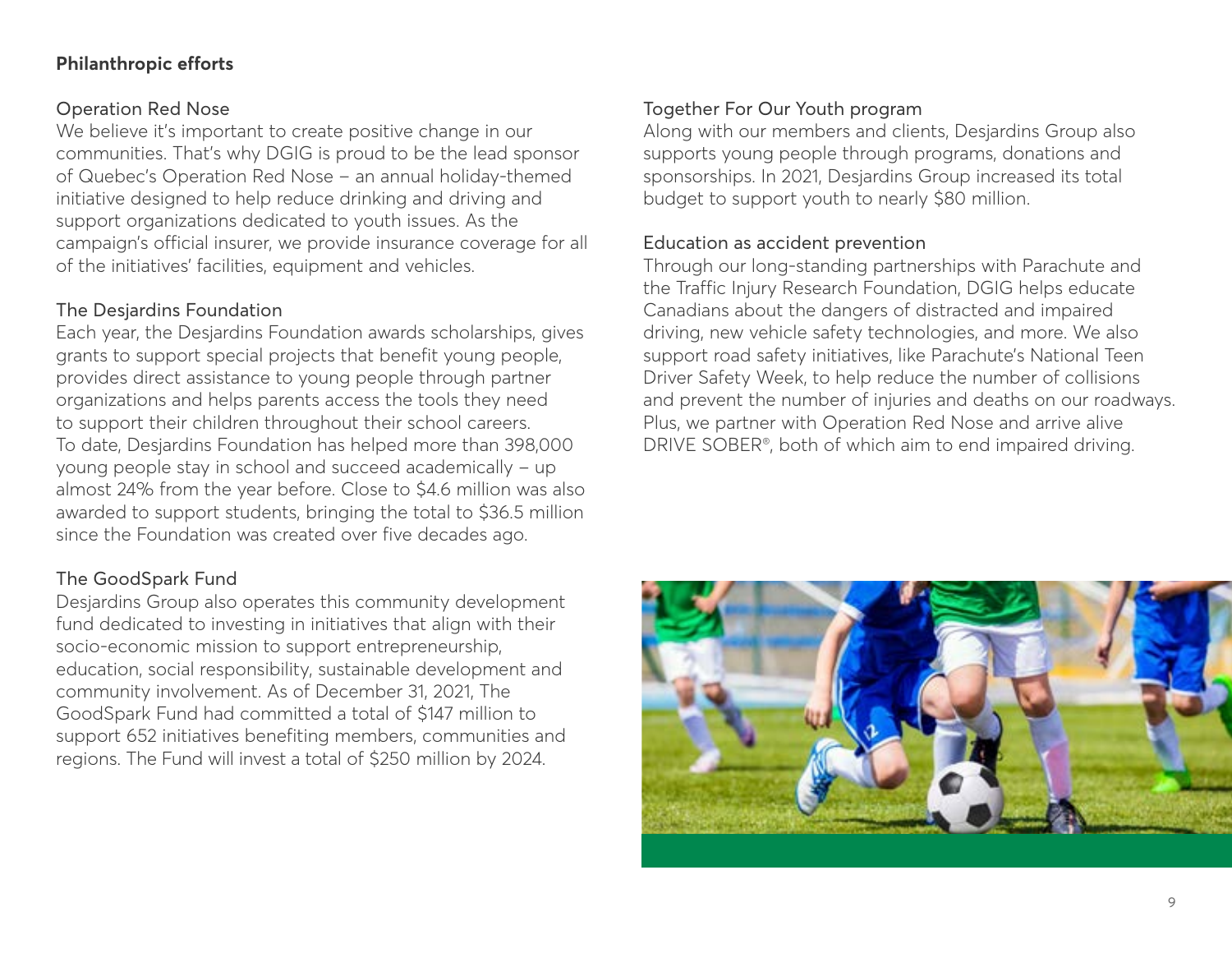### **Employee fundraising and volunteer programs**

In 2021, we had to put some volunteer efforts on hold because of the pandemic, but that didn't stop Desjardins Group volunteers from finding innovative ways to support important causes. Key highlights include:

- Over 1,000 volunteers, most of whom were Desjardins employees and directors, volunteered to review the Desjardins Foundation scholarship applications.

- Together with our Desjardins food service provider, the Desjardins Catering and Reception teams participated in La Tablée des Chef's Solidarity Kitchens - through which they contributed 82,334 meals for organizations that provide food assistance to individuals in need.

- 440 employees walked or ran in their neighbourhoods to raise money for school projects. They covered 2,130 km and raised a record \$223,000 to support 55 projects in Quebec and Ontario.<sup>5</sup>





### Desjardins Cares and Shares Campaign

Each year, our DGIG employees come together to participate in the Desjardins Cares and Shares Campaign to raise funds for the United Way, the Canadian Red Cross and the Desjardins Foundation. To encourage and support our employees' generosity, DGIG also participates through our Corporate Matching Program to make employee donations go a little further. Last year, the combined Desjardins Group campaign raised a record-breaking \$7.2 million.

<sup>5</sup> [Desjardins Group 2021 Social and Cooperative Responsibility Report, page 18.](https://www.desjardins.com/ressources/pdf/d50-rapport-sociale-2021-e.pdf?resVer=1648157215000)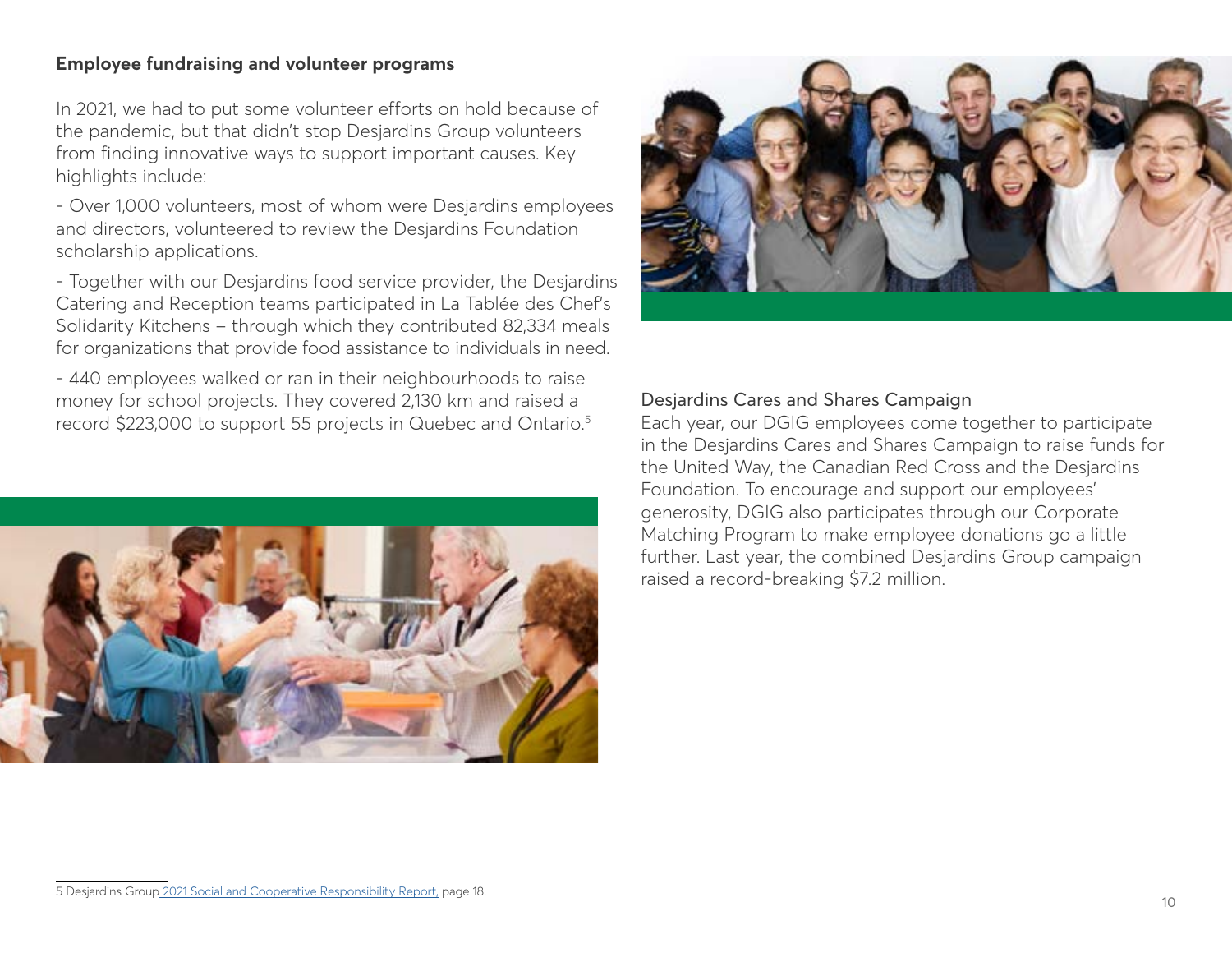# Our commitment to the environment

Desjardins Group's sustainable development policy and its Environmental, Social and Governance (ESG) Steering Committee provide a framework for DGIG to promote sustainable development and implement business and management practices.

DGIG actively contributes to the environmentally and socially-responsible finance sector by promoting our green products and services and ensuring we consider ESG factors before making investment and other business-related decisions. We also offer discounts on car and home insurance for our clients with fuel-efficient, hybrid or electric vehicles and those who live in LEED-certified buildings.

We've also taken additional steps to reduce our ecological footprint by: • Reducing business travel and fuel consumption by opting for web

- and video conferences
- Reducing paper use and rolling out paperless billing to our clients<br>Encouraging responsible purchasing<br>Improving the energy efficiency of our buildings and equipment<br>Encouraging employees to use our Desiardins Alternative
- 
- 
- Transportation Program
- Supporting the Climate Reality Project a non-profit organization dedicated to raising awareness about the urgency of the climate crisis in Canada
- Gradually transitioning our vehicle fleet to electric-powered vehicles

We are also proud to share that Desjardins Group pioneered the responsible investment movement in Canada and continues to be one of the leading proponents of environmentally-conscious investing in Canada today. For more information about Desjardins Group's Responsible Finance Strategy and other environmental initiatives, please see the [2021 Social and Cooperative Responsibility Report \(pages 22-30\).](https://www.desjardins.com/ressources/pdf/d50-rapport-sociale-2021-e.pdf?resVer=1648157215000)

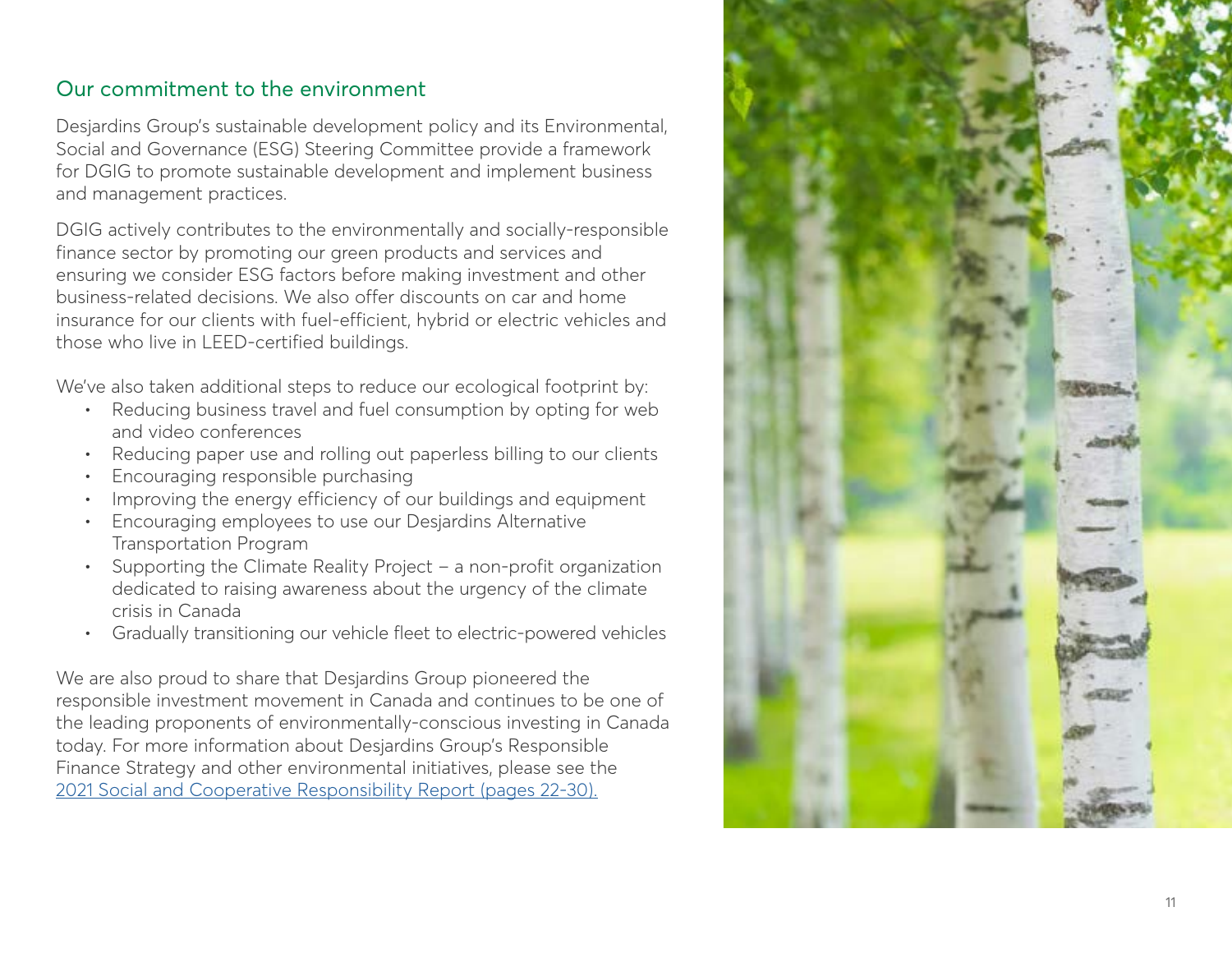

# Our commitment to new initiatives<sup>6</sup>

We want to ensure we're keeping up with the latest technology to best assist our clients and we also want to help businesses grow. That's why DGIG invests in, and partners with, small businesses that promote innovative ideas and technological solutions to simplify our daily lives, better protect the things that matter to us, and streamline how we do business.

#### Startup in Residence

The Desjardins Group Startup in Residence program leverages the Group's expertise, network and values to support startups that are likely to have a positive socio-economic impact within Canada. Successful applicants receive top-notch mentorship from over 50 entrepreneurs and experts, office space for 8 months and a host of other benefits, including access to 75 activities and workshops specifically designed to help new businesses grow. In addition, a total of \$45,000 in grants were awarded to the 2021 winners. Find out more at [www.startup-residence.ca/en.](https://www.startup-residence.ca/en.)

#### The Cooperathon

The Cooperathon is a way for citizen-driven startup projects to get off the ground and quickly move into the validation phase. As the largest open innovation competition in Canada, it aims to have maximum social impact. In 2021, the Cooperathon attracted more than 650 participants and awarded more than \$150,000 in prizes and grants to teams whose ideas stood out for their potential for social impact.

This year's competition theme was "Lead the change. (Re)boot together." Participants were asked to tackle challenges focusing on the environment and climate change, cities and regions of the future, and the impact of technology. The Beta team grand prize, which is awarded to a team already in the development and prototyping stage, went to Vope Medical for its development of AI-driven software that delivers constant clear vision in minimally invasive surgery. The Alpha team grand prize, awarded to a team with an idea in early development stages, went to DeepBlue Greens for their innovative plant nutrient delivery system designed to boost indoor farming productivity.

#### The Momentum Fund

The Momentum Fund is a tool for supporting the growth of small and medium-sized businesses. To meet the growing needs of businesses during the COVID-19 crisis, Desjardins Group added 4 new project categories under which they could apply for financial support in 2021. The full list of categories now includes: innovation, business succession planning, access to foreign markets, investment in talent, investment in energy-savings equipment, digital transformation, ergonomics and physical distancing, psychological support and business model transformation. In 2021, Desjardins Group provided \$3.9 million to Quebec and Ontario businesses by granting up to \$10,000 in non-repayable funding to 587 businesses.

<sup>6</sup> Desjardins Group [2021 Social and Cooperative Responsibility Report,](https://www.desjardins.com/ressources/pdf/d50-rapport-sociale-2021-e.pdf?resVer=1648157215000) pages 44-53.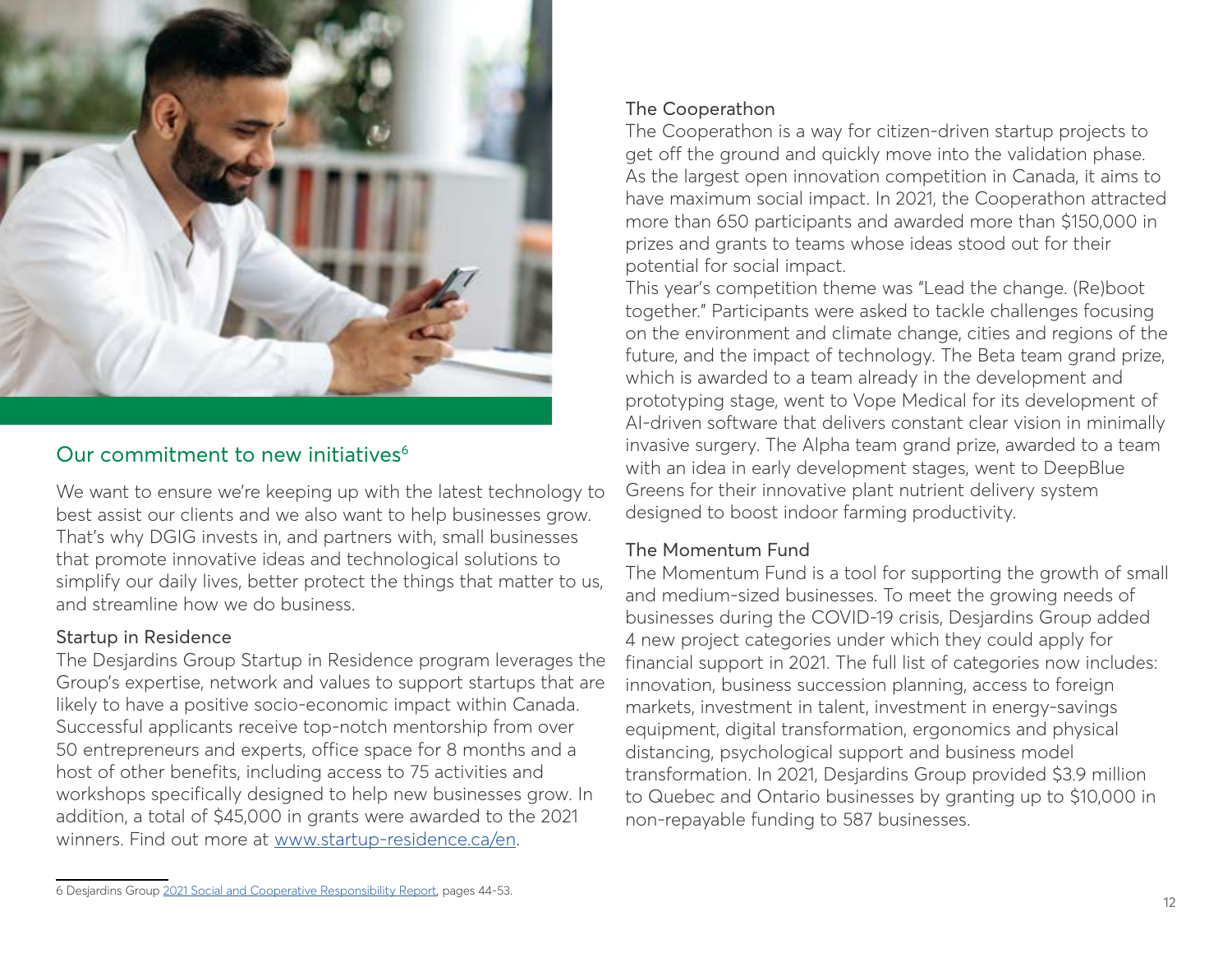# **Doing what's best for our clients**<sup>7</sup>

At DGIG, we believe it's a privilege to help our clients achieve their goals. We support people of all ages, newcomers to Canada and those affected by unexpected financial hardship by offering advantages to help set them up for success. This includes potentially factoring in years of driving experience from other countries when we calculated auto insurance premiums and offering senior's discounts on auto and property insurance. Through the Desjardins Assistance Fund, DGIG may also provide emergency financial support to our clients in need if they are negatively impacted by adverse weather events and other disasters not covered by their insurance.



#### Access to services

We're also committed to providing a barrier-free environment for all our clients, partners and employees with disabilities and we've taken numerous steps to improve accessibility. These include:

- Establishing proper policies and procedures
- Providing training to employees on accessible customer service and how to interact with people with different disabilities
- Ensuring that information regarding our policies and procedures are available upon request
- Updating our websites to be fully accessible by the end of 2023

For more information, please visit [desjardinsagents.com/customer-care/accessibility](https://www.desjardinsagents.com/customer-care/accessibility).

<sup>7</sup> Desjardins Group [2021 Social and Cooperative Responsibility Report](https://www.desjardins.com/ressources/pdf/d50-rapport-sociale-2021-e.pdf?resVer=1648157215000), pages 32-43.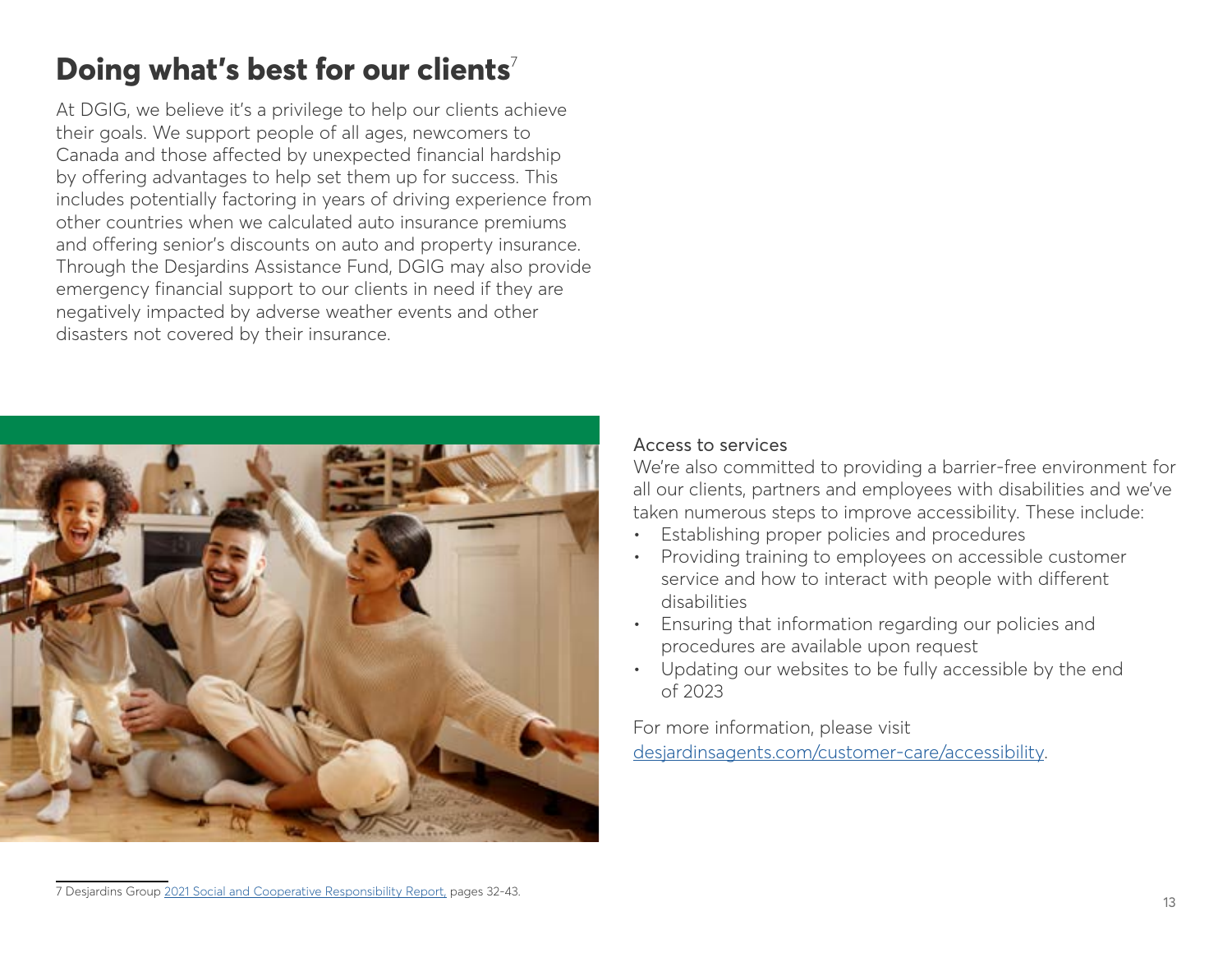# **Support during the COVID-19 pandemic**

DGIG made it a priority to provide both insightful advice and key relief measures so our members and clients could prioritize their well-being while keeping their financial goals on track during the pandemic. We also introduced new measures like freezing or reducing premiums for most drivers, limiting home insurance premium increases across Canada, and introducing a new version of our usage-based insurance program Ajusto ® to better reflect changes in our clients' driving habits.

To continue to provide much needed assistance for small businesses experiencing challenges as a result of the pandemic, Desjardins also brought back the GoodSpark Small Business Grants program for the second year in a row. In 2021, the program provided \$20,000 grants to 150 small businesses across Canada that demonstrated a commitment to innovation, investment in their employees, and/or sustainable development. Intended to empower small business owners, these grants help them make adjustments and implement new ideas as they continue to adapt to their new realities and emerge from the pandemic. 8

DGIG also continued to support those especially impacted by the pandemic through the Desjardins Insurance Better Things Moments program. Designed to provide surprise and delight, Desjardins Agents created more than 500 "Better Things Moments" by delivering coffee, flowers, and donations to frontline workers, long-term care facilities and food bank employees in 2021.

Plus, Desjardins Insurance and Desjardins Agents in Alberta, Ontario and New Brunswick teamed up to provide much-needed support to food-banks during another difficult holiday season in the midst of the pandemic. Together, they donated more than \$510,000 to Food Banks Canada and 61 other local food banks across the country. 9



<sup>8</sup> <https://www.desjardins.com/on/en/news/desjardins-3-millions-goodspark.html> 9 https://www.desjardins.com/on/en/news/desjardins-insurance-donates-500-000-food-banks.html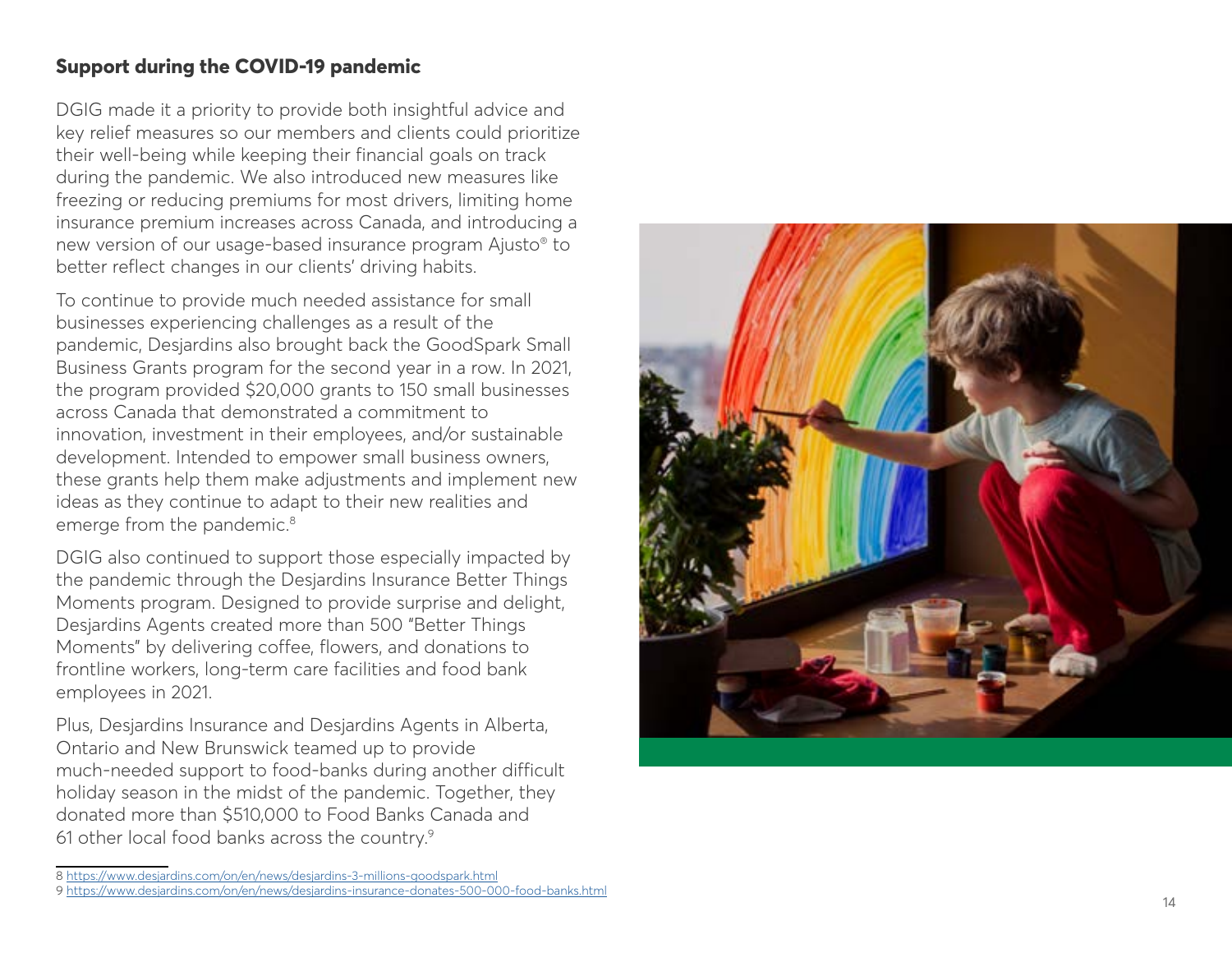# Innovations that make life easier<sup>10</sup>

Our Desjardins Insurance Home and Auto app enables our clients to view their policies, update their personal information, get a quote, and file a claim anytime, anywhere with just a few simple clicks. It also offers exclusive access to our innovative prevention programs designed to help our clients protect their property, stay safe and save on their insurance:



**Radar**™ This feature in the app enables clients to track and prepare when severe weather is in the area – like high-winds, heavy rain, hail, and extreme weather like tornadoes and hurricanes. Clients can enter up to five locations they would like to track, and the app will notify them if bad weather is on its way so they can prevent unnecessary damage to their property.





**Ajusto**® This free performance-based program allows clients to learn about safe driving and save on their car insurance based on how they drive.<sup>11</sup> Clients can sign up in the app, activate the Ajusto section to share their driving habits and obtain feedback on their driving directly on their smartphone.

#### Risk prevention to protect what matters most

We're dedicated to providing relevant and timely content on our DGIG websites and blogs to help our clients stay safe and protect the things that matter most to them. Prevention is key to this content – whether it's tips for sharing the road with cyclists, or ways to protect your family in an emergency – we aim to provide useful, inspired content to help our clients live safe, healthy and vibrant lives.

#### Here for you, wherever you are

We use our social media accounts to actively engage and communicate with our clients. DGIG has more than 45,000 Facebook® followers, 5,000 LinkedIn® followers and more than 21,000 Twitter® followers.

<sup>10</sup> Not all products and services outlined below are offered across all provinces.

<sup>11</sup> Please note Ajusto is only currently available to policyholders in Ontario and Quebec.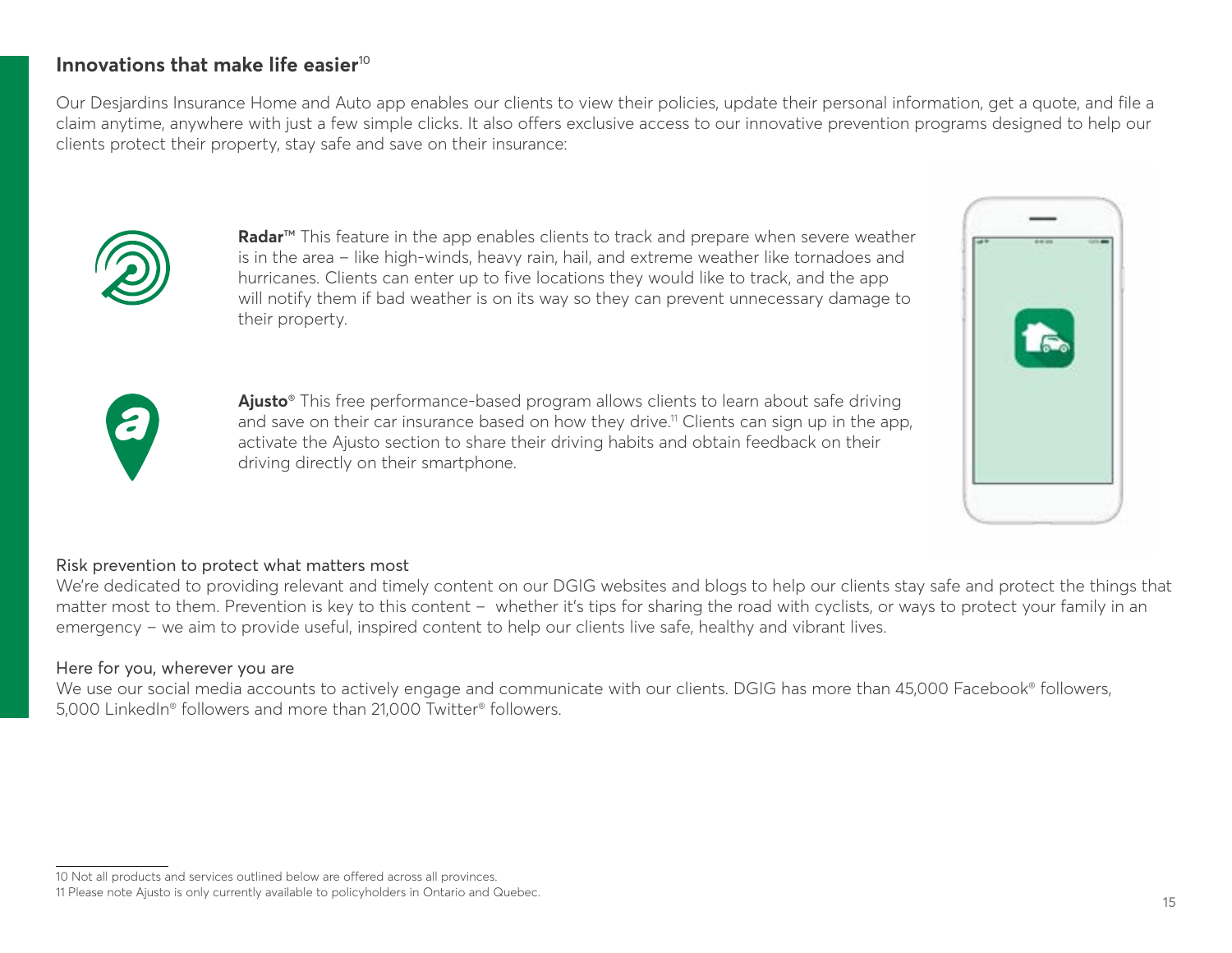# **Supporting our people12**

Desjardins Group is the largest private employer in Quebec. In addition to being named one of Canada's Top 100 Employers for the 11th straight year, Mediacorp Canada also recognized Desjardins Group as one of the Top Family-Friendly Employers in 2021. Forbes has also named The Group one of Canada's 100 best employers in 2021, the 2nd best employer in the banking and financial services industry in Canada (just behind the Bank of Canada) and #93 on its list of the World's Best Employers.

At DGIG, we believe in the value created through diversity and the inclusion of people of all genders, ages, backgrounds, cultures, experiences, abilities and sexual orientations. We're also dedicated to making room in our organization for young people, women in decision-making roles, members of cultural communities, people with disabilities, members of the LGBTQ+ community and others. Plus, Desjardins Group recently raised its 30% Club Canada gender balance goal – so our aim is to reach 50% gender balance by 2024.

We're also dedicated to helping our employees develop their skills. In 2021, Desjardins Group invested nearly \$107.3 million—or 2.8% of their total payroll—in 1.6 million hours of staff training and development activities. Their skills development offer includes three components: leadership development and cross-training, both offered by the Desjardins Cooperative Institute, as well as training in the trades, provided directly by the various business sectors. At DGIG, we work hard to attract and retain top talent within the organization and pride ourselves on maintaining an open dialogue between our managers and employees to ensure we're responding to the individual and organizational needs of the people we rely on day in and day out.





<sup>12</sup> Desjardins Group [2021 Social and Cooperative Responsibility Report](https://www.desjardins.com/ressources/pdf/d50-rapport-sociale-2021-e.pdf?resVer=1648157215000), pages 65-69.